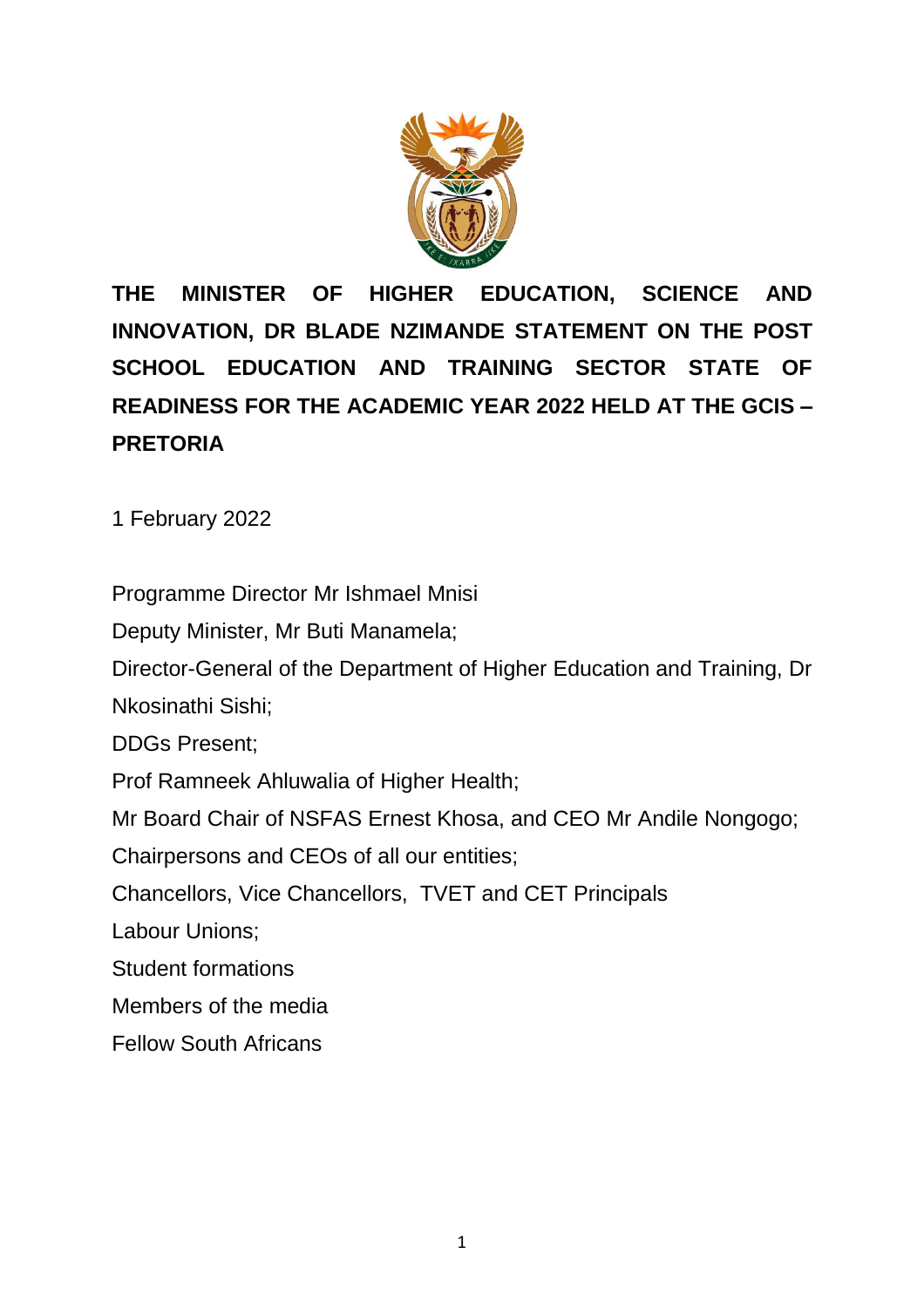We welcome you all to our first media briefing of the year 2022. I called this briefing to share with the public our readiness for the opening of the 2022 Post School Education and Training 2022 academic year.

First and foremost, let me congratulate the matric class of 2021 NSC who got an overall pass rate standing at 76.4% an improvement of 0.2% from the pass rate achieved by the class of 2020.

This represents a record of five hundred and thirty-seven thousand, six hundred and eighty-seven (537 687) candidates who passed the 2021 NSC examinations.

All of these are potential candidates to be absorbed into our Post School Education and Training sector.

I also congratulate all the learners who passed their November 2021 National Certificate (Vocational) [NC(V)] Level 2-4 examinations which are administered by my Department of Higher Education and Training (DHET).

I also wish to take this opportunity urge those who have not made it, to explore the range of opportunities for training, learnerships and internships in the skills development section of the PSET sector, over and above second chance matric opportunities.

Our skills development system will be offering about 100 000 opportunities through our SETAs, including but not limited to learnerships, which provide both theory and practical workplace training, where learners are paid a learnership allowance regulated in terms of the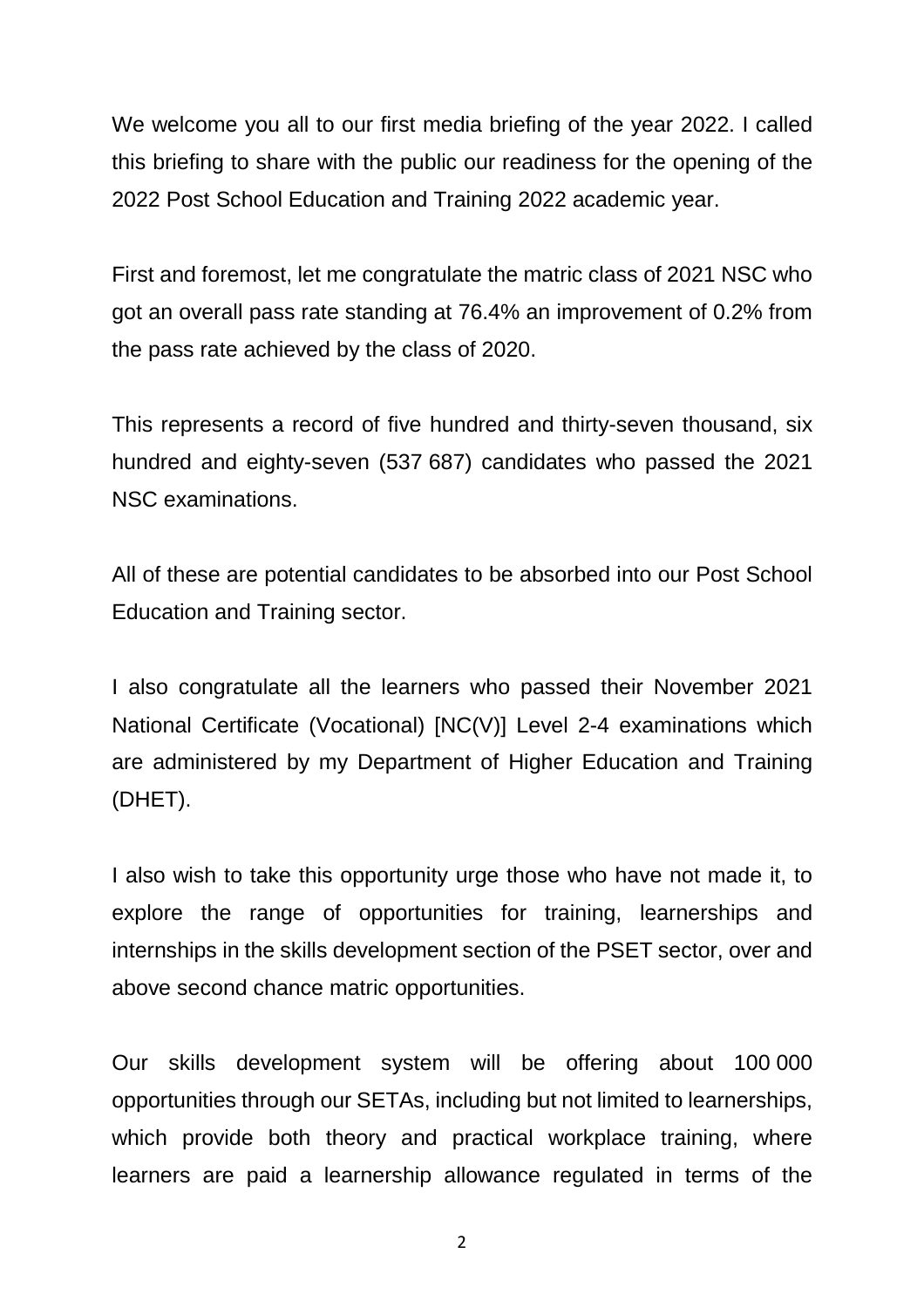National Minimum Wage Act (Act No.9 of 2018); including apprenticeship (artisanal trades).

Additional opportunities in this case will be announce in the next few week as we finalise our work in this regard.

Ladies and gentlemen

The last two years have been extremely tough for the Post School, Education and Training Sector.

However, I am proud that our system has remained resilient, despite the numerous challenges of funding constraints, COVID-19 restrictions and new forms of teaching and learning.

For our university sector, the number of students who deregistered remains low for both undergraduate and postgraduate students.

For undergraduate students the percentage of dropouts is at 2% and for postgraduate students it is at 3%.

As a sector we have ensured that we support our students who needed electronic devices such as laptops.

The average across the system is that 73% of students who require laptops have been supported to obtain one, with NSFAS students at an average of 87%.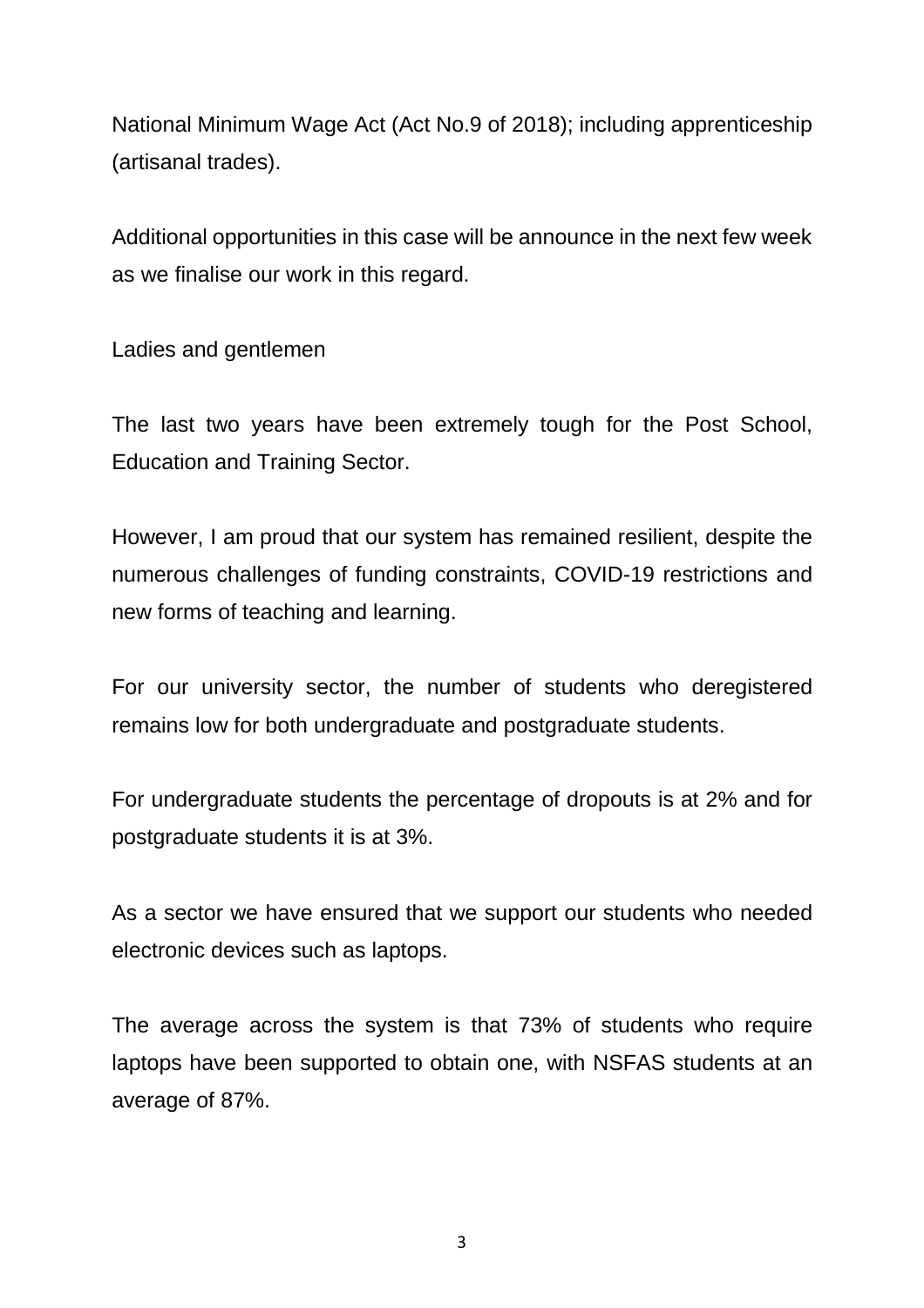It is our hope that students will prioritise the use of their allowances to prioritise essential equipment to support their learning at university.

Data provision required for online access for teaching and learning and assessments remained high across the system. The average across the system for all university graduate (UG) students is 86%. It is for this reason that we will be engaging the Minister of Communication and Digital Technologies on dedicated spectrum for post-school education and training, so we are able to effectively access, sustain and use digital technologies in support of education and training.

For the most part, students who are on campus and in residences are able to access university wi-fi services.

Our Universities, TVET Colleges and Community Education Colleges and Skills centres have generally reported high levels of student participation in teaching and learning, assessment and testing in 2021, as greater numbers of students were able to access campuses and skills centres.

This gives hope that in 2022, we should expect decreased numbers of students not consistently engaged in learning and teaching and training, as our PSET institutions have now devised strategies to deal with the difficulties presented by COVID-19 and Lockdowns.

I would like to thank the leadership of our PSET system, comprising of universities, TVETs, CETs and Skills centres management, the academic and support staff, labour unions and the students for their resilience and commitment to ensure that we successfully completed the 2021 academic year.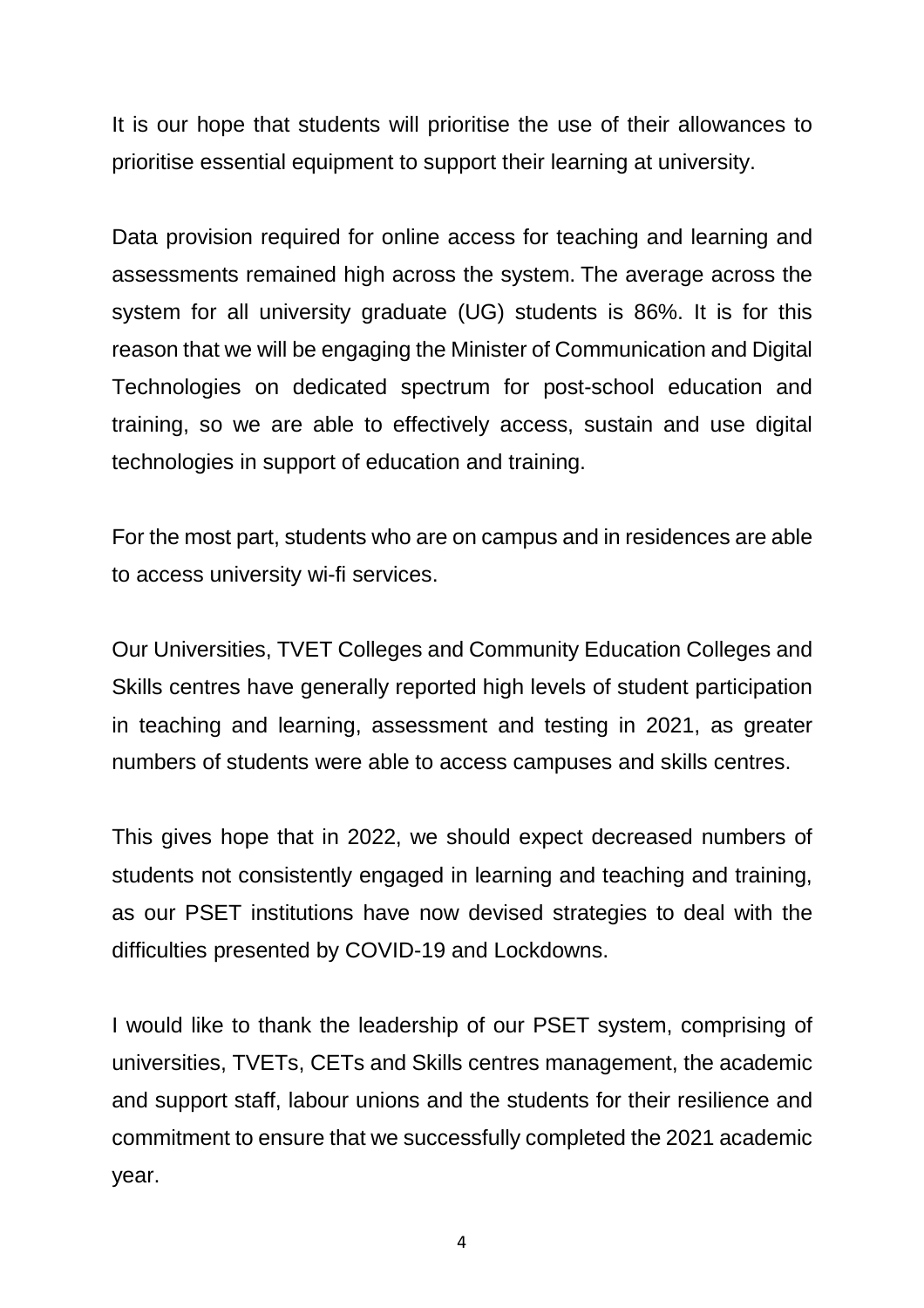We have worked well together in facing the challenges posed by the COVID-19 pandemic. I wish you all the strength for the 2022 academic year.

Ladies and gentlemen

#### **ON VACCINATION**

COVID-19 remains a challenge as we start the 2022 academic year.

The PSET system has been immensely creative and adaptive in the management of our response to the pandemic through our "Save Lives, Save the Academic Year, and Science and Innovation and campaigns.

A Special Cabinet meeting held yesterday, 31<sup>st</sup> January approved changes to the Adjusted Alert Level 1 COVID- 19 regulations. This follows meetings of the National Coronavirus Command Council (NCCC) and the President's Coordinating Council (PCC) which received updates on the management of COVID 19 in South Africa.

The information gathered through the system used by the Department of Health has reported that South Africa has exited the fourth wave nationally.

Now this development means that 2022 is promising to be an academic year less disrupted by lockdown periods and restricted access to classes, if no new waves or variants surge again.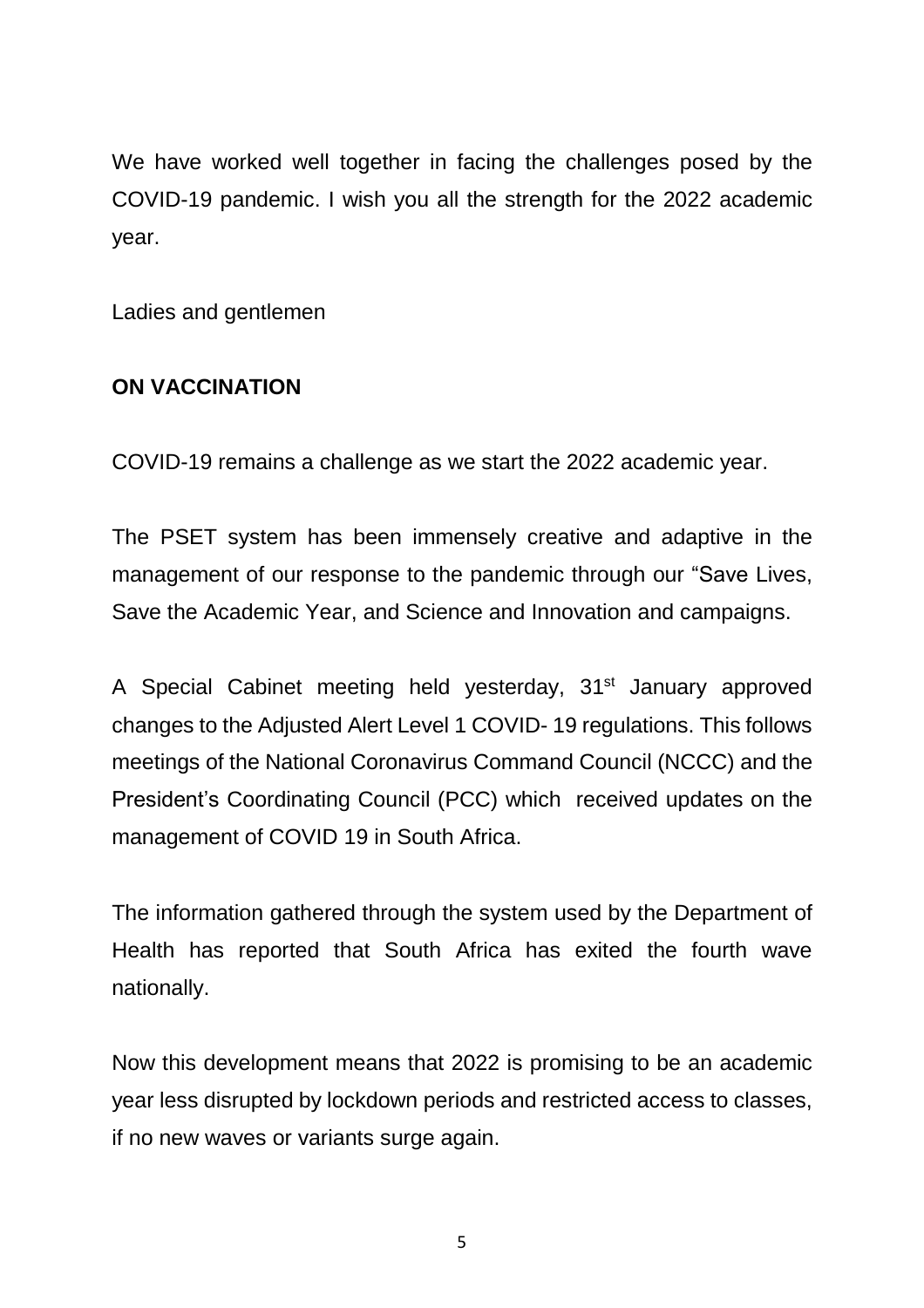To the extent that COVID-19 restrictions are eased, more and more contact learning and teaching is possible, and as levels of vaccination increase, more students will have access to on-campus services.

In line with the approach of the NCCC and Cabinet, I would like to encourage everyone in our higher education and training community to get vaccinated. *Vaccination is safe and saves lives.*

As we move towards full contact learning and teaching and on-campus activities, and full return to residences, it is necessary to ensure that staff and students have access to safe campus environments, which is greatly assisted by a high level of the population being vaccinated.

Currently, HIGHER HEALTH, our implementing agency, that is guiding institutions on the management of the pandemic, is consulting scientific experts in drawing up guidelines that institutions can follow in determining various matters around vaccination.

Whilst we are awaiting the finalisation of these guidelines in relation to vaccine mandates and the management of the academic year which I intend to prioritise urgently.

I urge all institutions to ensure that the policies and procedures they put in place have been widely consulted upon.

However, we must point out that the Deputy President is leading a process of consultations on the issue of vaccine mandates.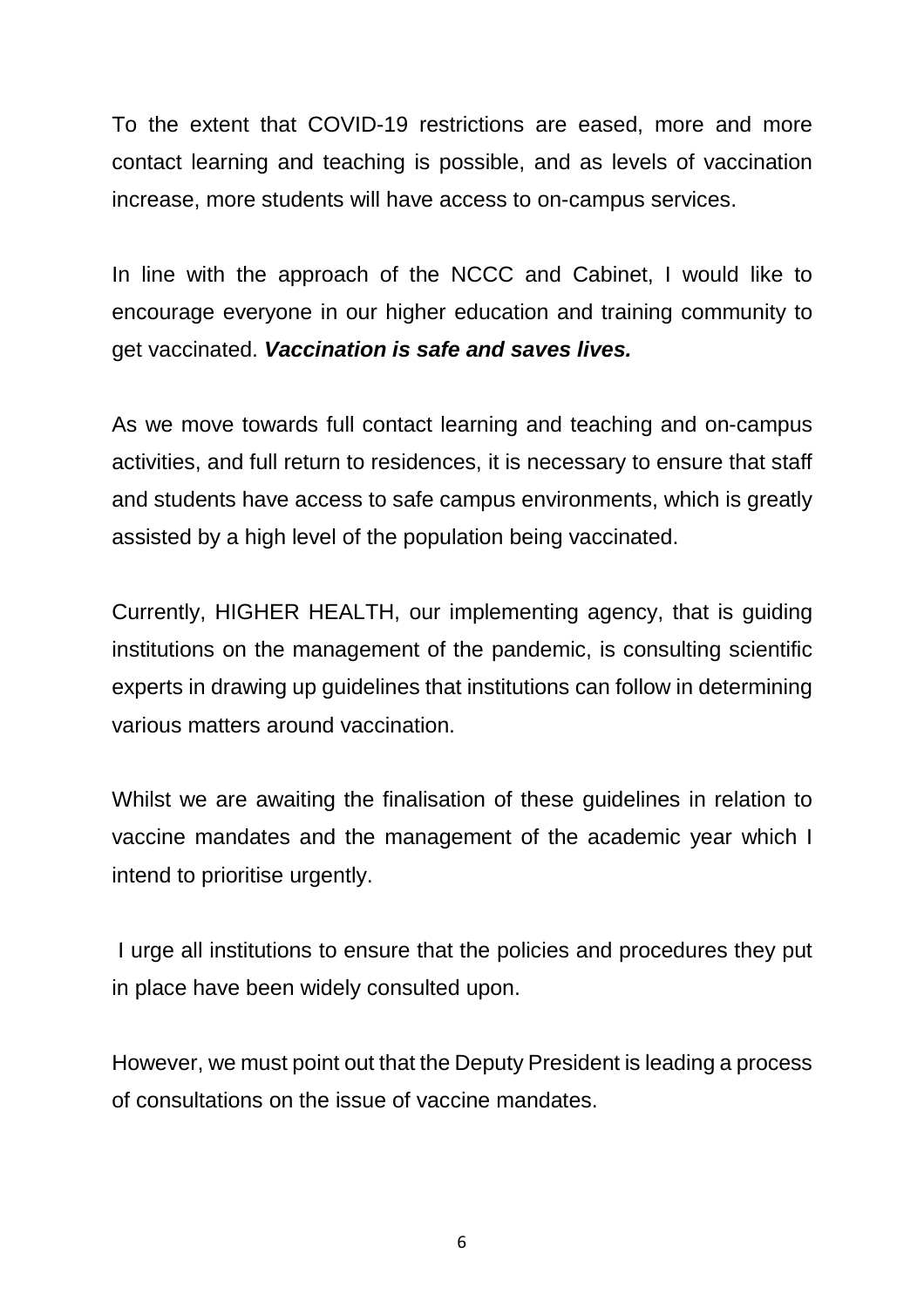However, it is important that in navigating this situation we must know that in terms of our Constitution there is no right that is absolute. Those who assert their right not to vaccinate, must also know that those who choose to vaccinate also have their rights to be protected against possible infection.

In addition, the guidelines that I will release will take into account the latest national regulations and how they will impact on PSET institutions.

## **University enrolments**

The overall total enrolments within the public university sector have been projected to be **1 110 361** for the 2022 academic year.

First time entering enrolments have been projected at **208 299** nationally with **69 069** of these first-time entering enrolments dedicated to scarce skills areas.

They have been projected as follows:

- Engineering: 17 085
- Life and Physical Science: 17 584
- Animal Sciences: 985
- Veterinary Sciences: 209
- Human Health: 10 418
- Teacher Education: 22 788

It should be noted that a considerable portion of the spaces within scarce skills areas require a NSC Mathematics mark of at least **60%**.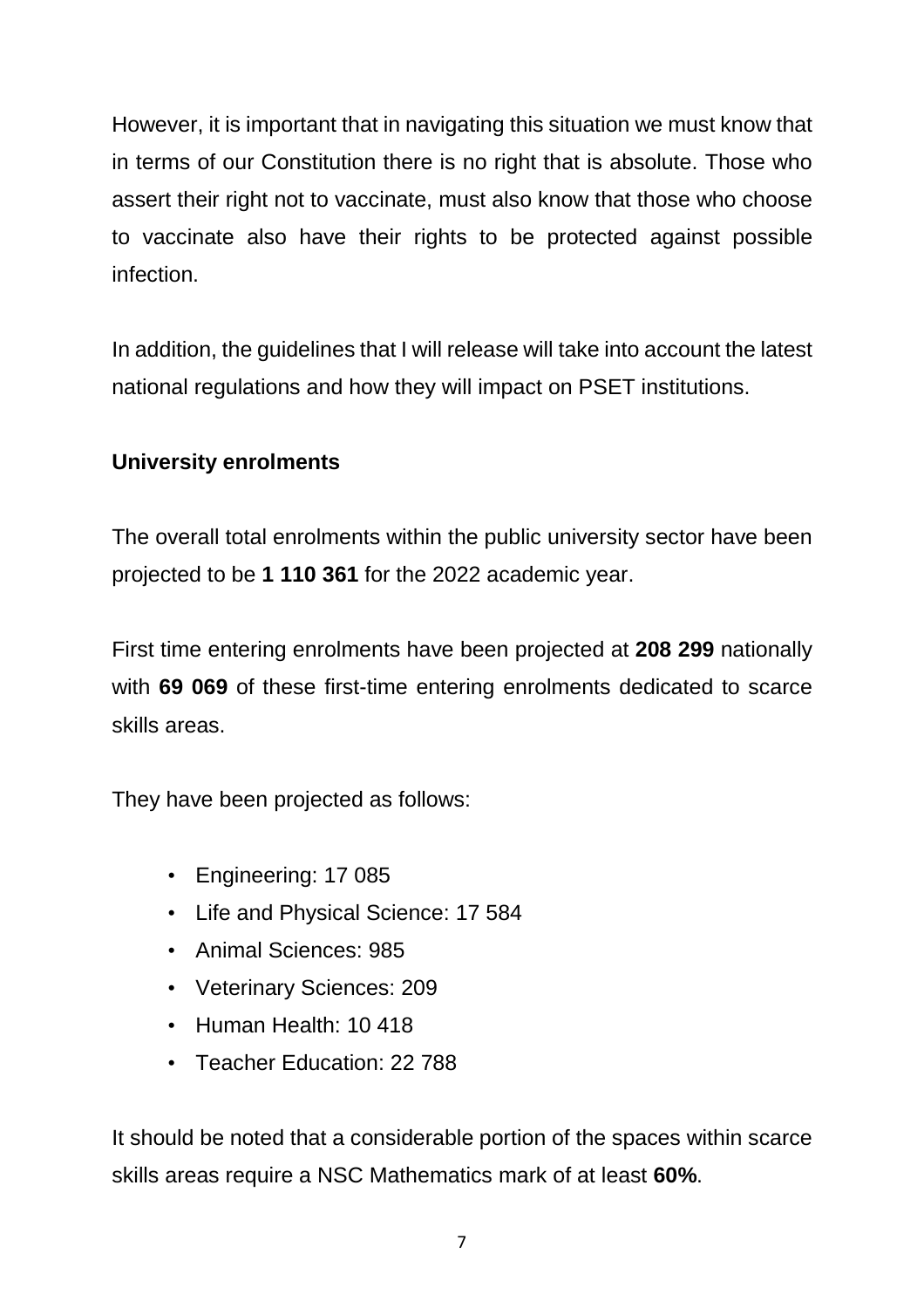We however do have a concern about the need for the improvement in the numbers of students acquiring this minimum requirement, as they are less than the required numbers.

To further enable access to all our institutions, we have opened our Central Applications Clearing House (CACH) on the 24<sup>th</sup> January 2022, following the release of the National Senior Certificate (NSC) results.

CACH will close on the  $30<sup>th</sup>$  March 2022 and the services are available from Mondays to Friday between **8am to 6pm** and Saturday from **8am** to **2pm**.

Students can access CACH through:

- a WhatsApp "**Hello**" message to **078 776 8660**
- an online self-service at **www.cach.ac.za**
- USSD code **\*134\*225#**

## **CACH communication channels are:**

- Facebook: CACH\_SA
- Twitter: CACHSA

I would also like to acknowledge that we are aware that the CACH website was down for a period of time last week.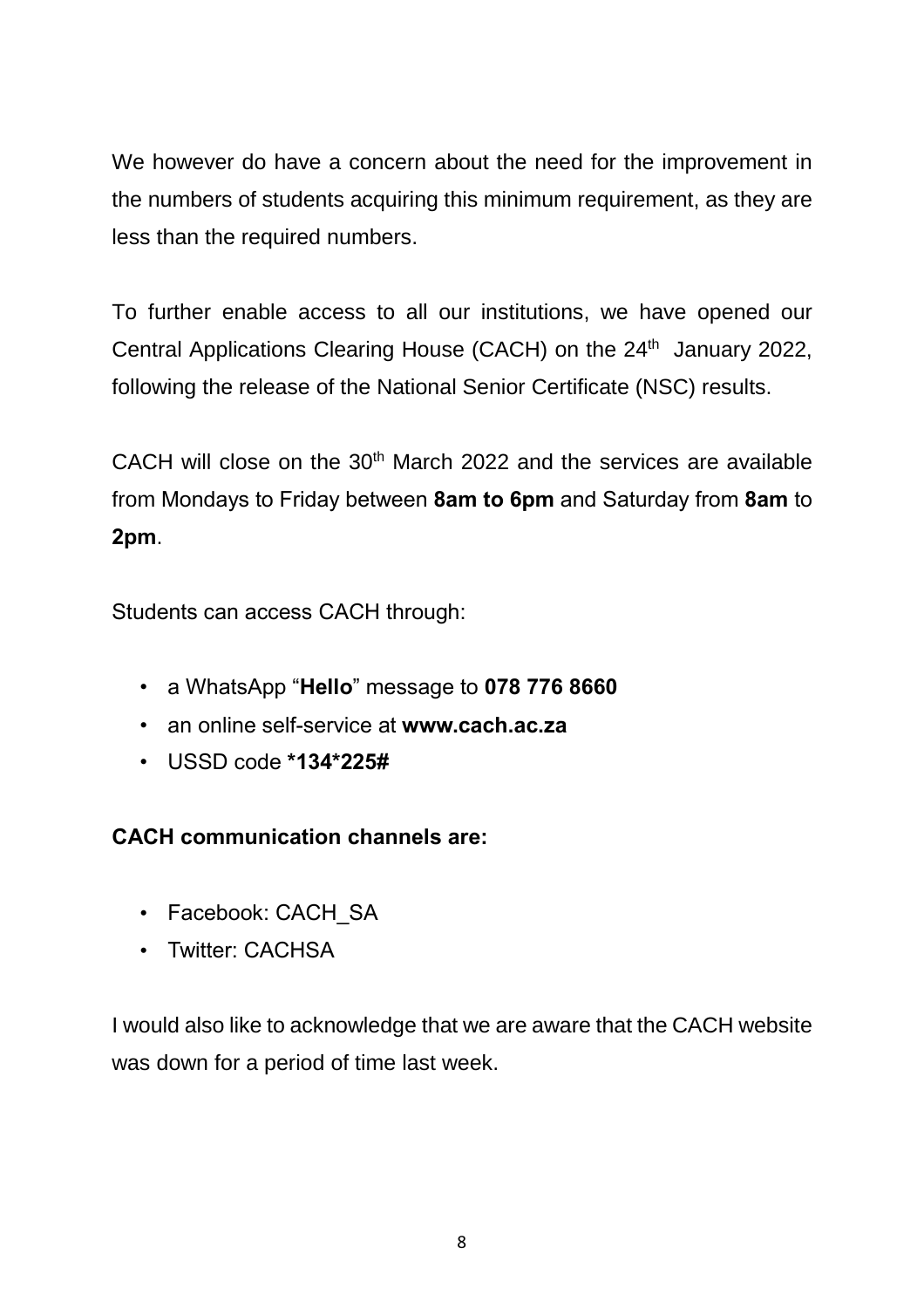I am informed that all services are now up and running. Although the website was temporarily unavailable, all other communication channels continued to operate effectively.

### **ON TVET COLLEGES**

The Department has embarked on a process to review curricula of programmes offered in TVET Colleges, in order to ensure their relevance, currency and alignment to needs of industry and society.

Twenty two (22) more subjects have been revised with the N4 Business and Services Studies subjects being implemented in the first semester 2022 and the N5 in the second semester.

The N4 Engineering Studies revised subjects will be implemented in the first trimester of 2022 and N5 in the second trimester.

TVET Colleges are continuously updated on the revised subjects and how to access relevant curriculum documents through circulars. I will elaborate further on this during the 2022 Department Budget Vote Statement.

#### **TVET Colleges enrolments**

Our planned 2022 headcount students enrolments into the ministerial approved programmes is **508 000** which is lower than the 2022/21 headcount enrolments funded by the state and TVET Colleges from students fees.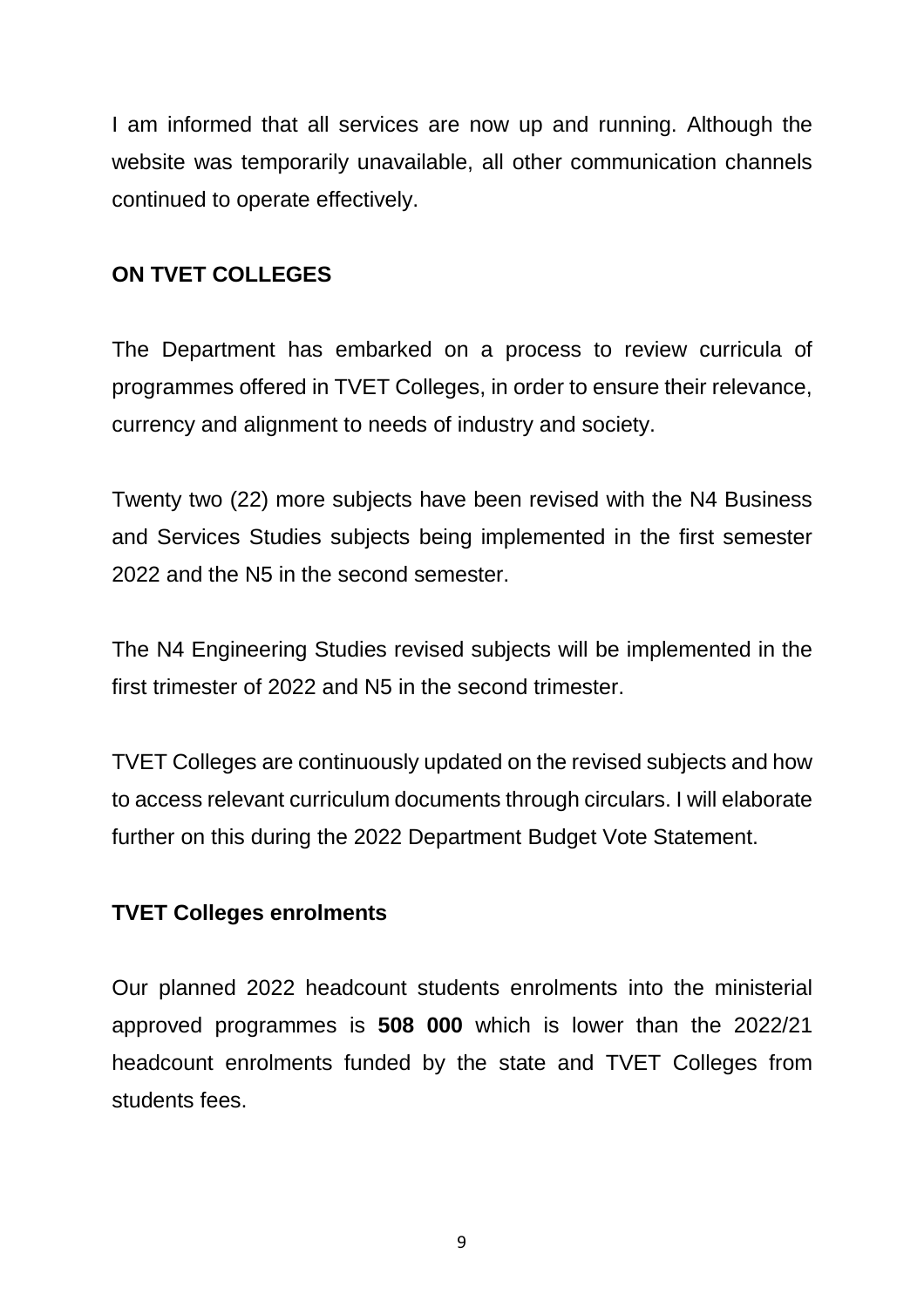It is also substantially lower than the envisaged enrolment growth expected by the National Development Plan.

Therefore, the 2022 enrolment planning for the TVET colleges will only be funded by the State at **R14.385** billion with a correlating budget deficit of **R165 million** or **1.15%** funding deficit.

When it relates to the enrolments themselves, we have implemented a Standard Operating Procedure (SOP) with seven (7) sub processes in all our fifty (50) Colleges.

We continue to monitor this process through our regional and national office oversight teams.

We have been utilising both online and manual systems to process student applications and registrations since the 17<sup>th</sup> January to date for both new and returning students.

I now want to share with you the Business Studies and NCV 2021 examination results:

A total of **135 790** candidates wrote for the November 2021 NC(V) examinations.

The number of candidates that participated in the November 2021 examinations has declined slightly by **2 561** (1.9%) compared to the number of candidates that wrote the November 2020 examinations.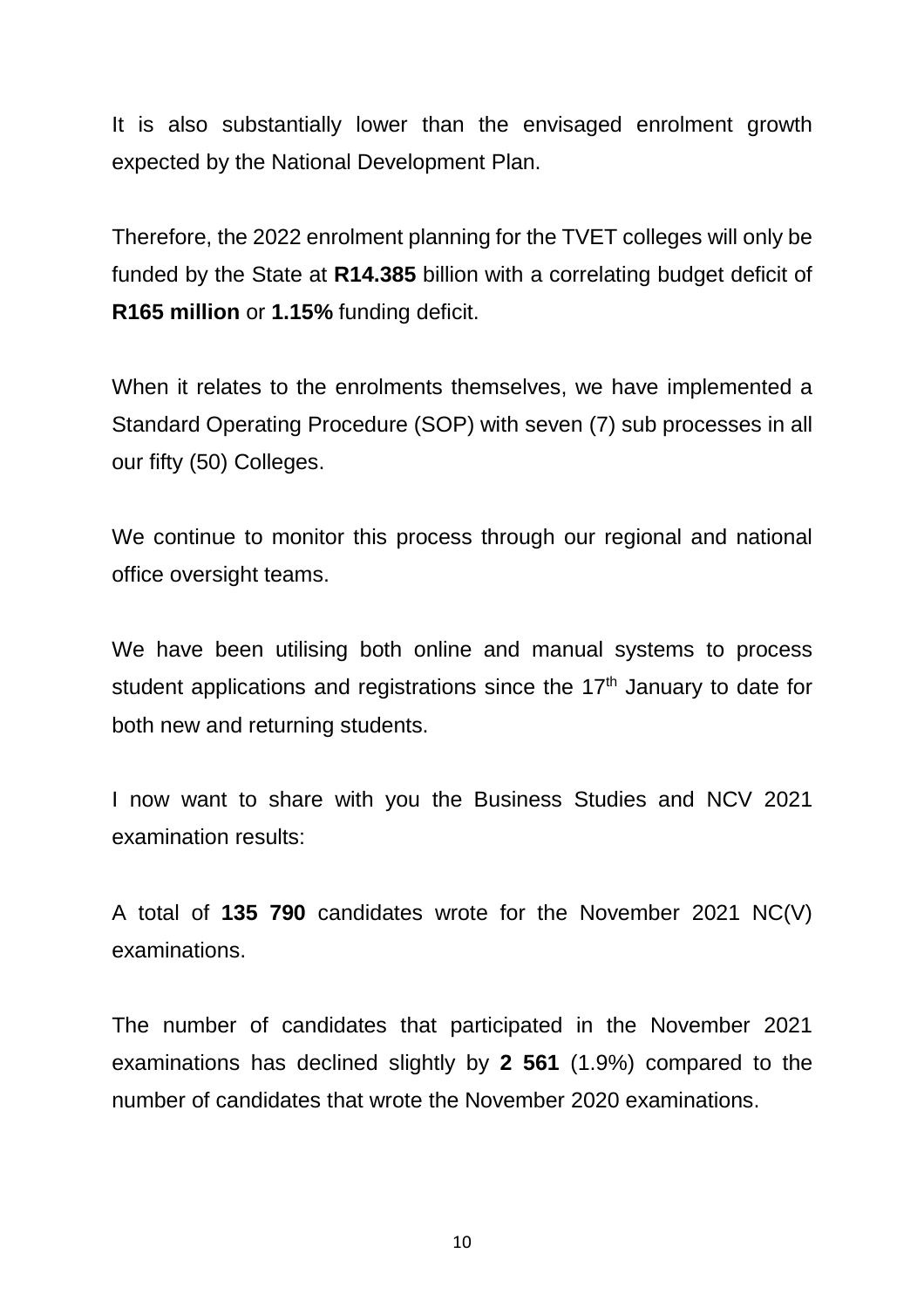As was the case in 2020 more females at **71.1%** participated in the November 2021 NC(V) examinations cycle than males at **28.9%** candidates.

The **19-24** age group made up **66.5%** compared **58.8%** in November 2020.

In as far as the student percentage distribution per province in 2021:

- KwaZulu-Natal had the highest wrote percentage proportion of (20.6%)
- Gauteng followed by (19.3%),
- Limpopo (18.1%)
- Eastern Cape (12.9%)
- The lowest percentage of those wrote was recorded in North West (5.1%) and followed by Northern Cape (1.0%).

We had a total of **898 907** subject entries enrolled for the November 2021 NC (V) examinations, which is a **5.2%** decline compared to the subject entries enrolled for the November 2020 examinations.

We had a total of **670 729** subject entries that participated in our November 2021 NC(V) examinations, which is a decline of about 4.8% **(670 729)** compared with the **702 824** of those who participated in the November 2020 examinations.

*This is a serious point of concern to me that I had to request my Department of Higher Education and Training to provide detailed analysis of factors that might have contributed to this decline, over*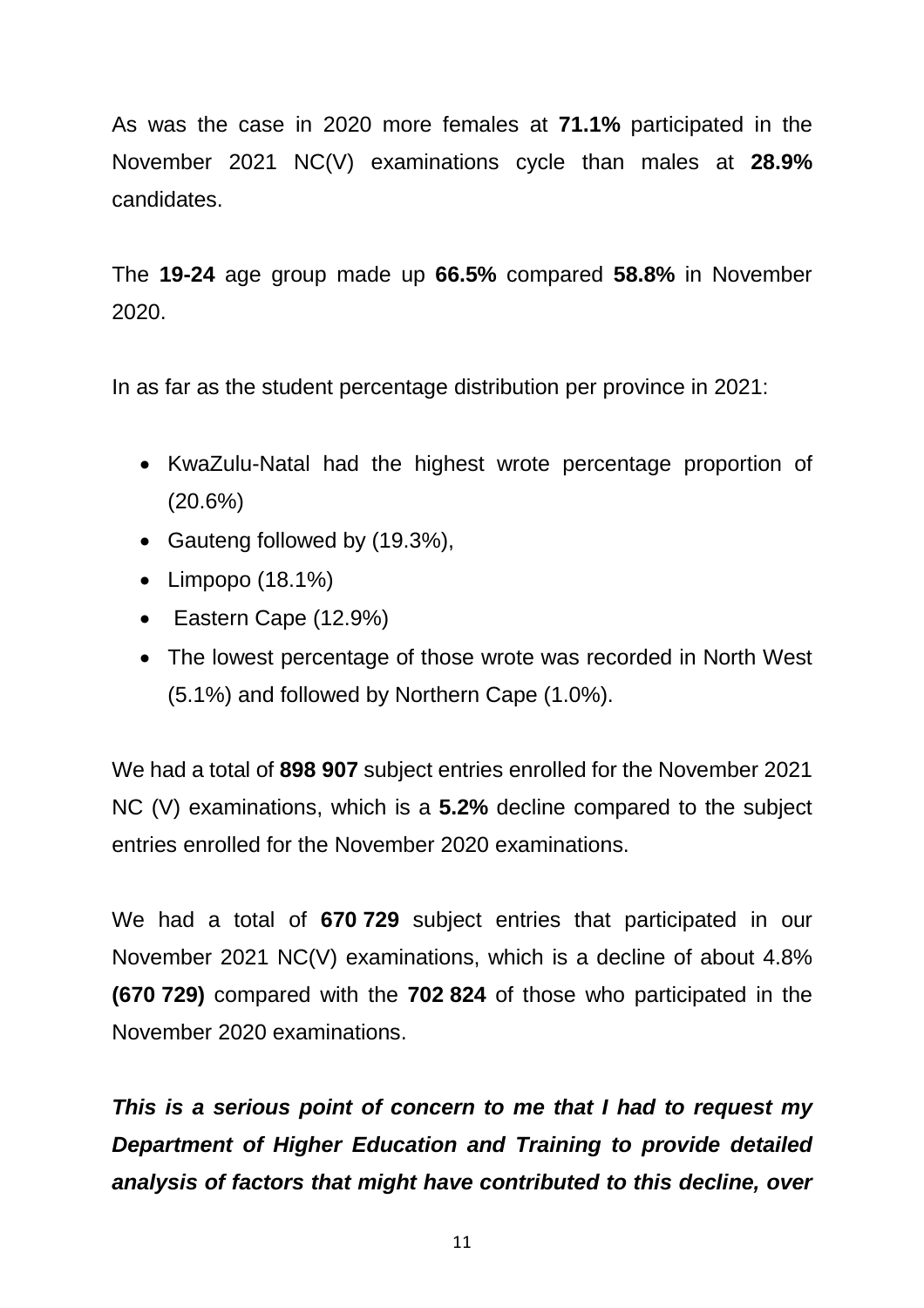*and above the challenges imposed by COVID 19 and the legacy issues that affects TVET Colleges.*

*This data will assist us to be able to provide the necessary support to both our TVET College Management and Students for their optical performance.*

I would also like to appeal to all our prospective students who are still seeking spaces within our TVET colleges for Entry Level Programmes (ELP) to contact their colleges of choice for available enrolment spaces for the academic year 2022.

## **ON COMMUNITY EDUCATION AND TRAINING**

Our Community Education and Training calendar is aligned to that of the Basic Education Department because the majority of our centres operate in the schools.

Inland CET Colleges have commenced their academic programme from the  $12<sup>th</sup>$  January and Coastal CET colleges commenced on the  $19<sup>th</sup>$ January .

## **ON FEES AND OTHER FINANCIAL MATTERS**

There has been some public interest in the fee increases within the university sector.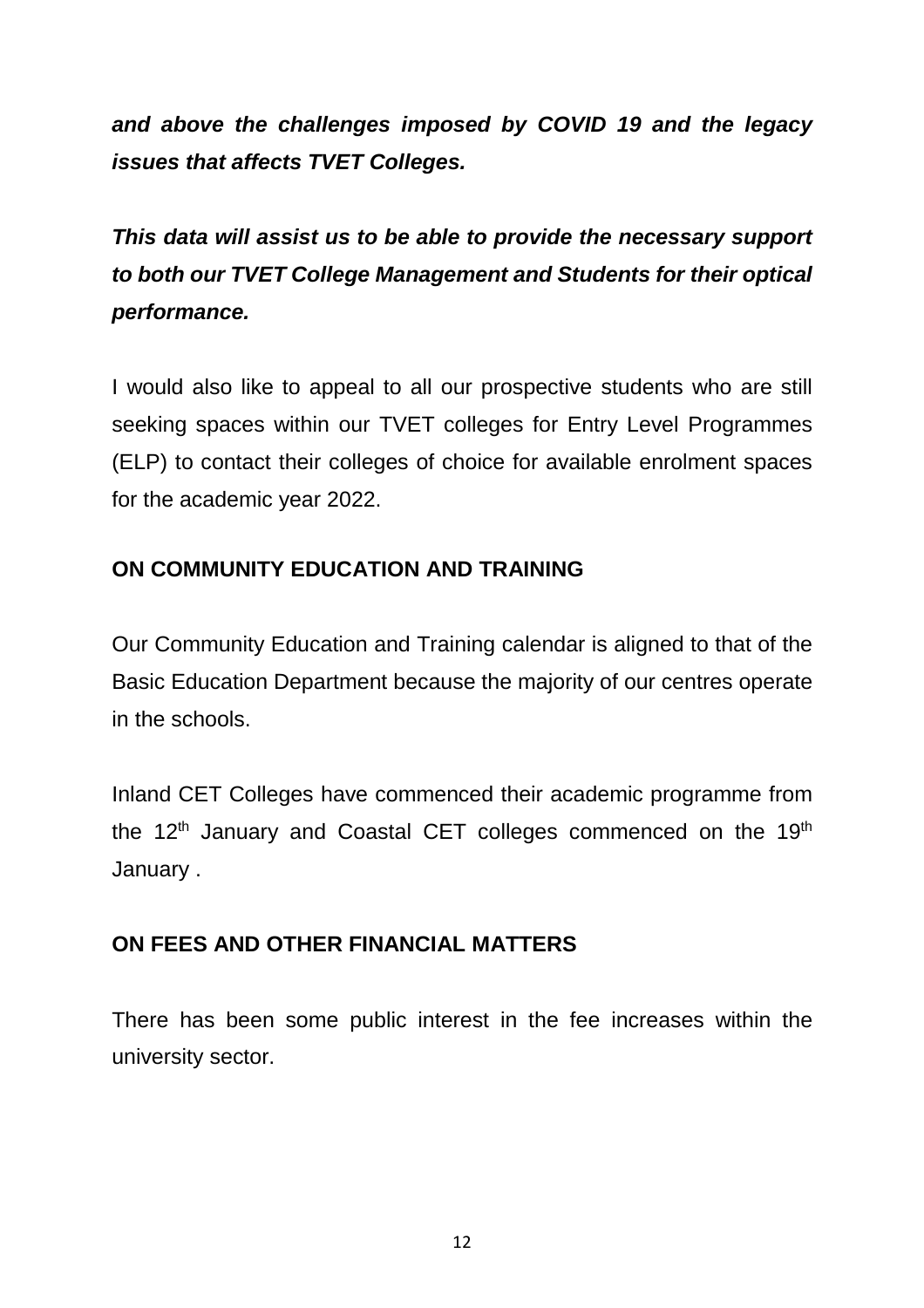I would like to point out that fee increases are agreed upon in the sector as part of a social compact that has been in place since 2016, the only year when fees were not increased.

Since 2016, we have worked together with the sector on inflation-linked increases, to ensure that fee increases remain affordable.

In this regard, for the 2022 academic year, a CPI increase to a maximum of **4.23%** for tuition **fees** and CPI+2 to a maximum of **6.23%** on **accommodation fees** has been proposed.

We recognise that the long-term stability and sustainability of the sector relies in a significant measure on tuition and residence fee income to universities, and we are working on a fee regulatory policy framework.

I must indicate that last year (2021), we have made significant progress on this matter.

It should also be noted that the costs of providing university education continue to increase, and it is therefore not sustainable to consider lower than inflation fee increases. Fee increases are necessitated by obvious factors, including, increase in workers' wages and staff salaries, increase in electricity and water tariffs, rising food prices, books and learning materials, and generally the rise in inflation.

At the same time, student debt has grown in the university sector. The unaudited data showed that an estimated **R6.1 billion** was owed by students at the start of the 2021 academic year.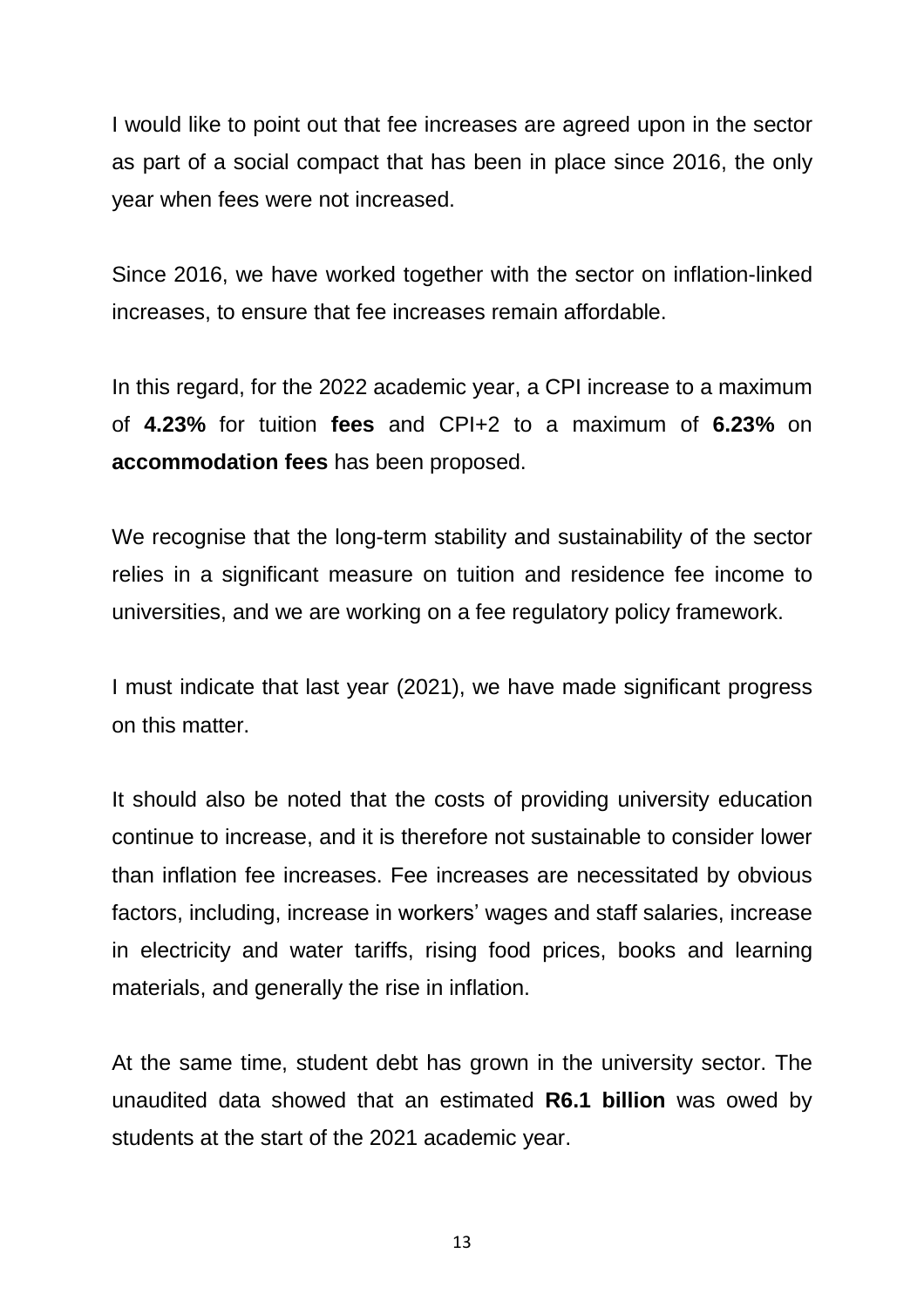Audited accumulated gross student debt as at 31 December 2020 is **R16.5 million**. The amount is inclusive of students who have exited the universities with debt.

A survey conducted by the Department in 2021 showed that an estimated **56.2%** of students with debt owe less than **R10 000**, **32.9%** owe between **R10 000 and R50 000** and **10.9%** owe more than **R50 000.**

The survey also showed that NSFAS students owe **R5.3 billion**.

It should be noted that Government has contributed **R1.7 billion** to NSFAS as a result of the due diligence exercise that was undertaken in 2018 towards the historic debt of registered qualifying NSFAS students.

This was in the main targeting eligible students who were subject to the **R122 000** family income threshold and NSFAS funding cap.

This work between NSFAS and institutions is currently underway.

In addressing matters of student financial aid and student debt, the Department is hard at work developing recommendations for a comprehensive student financial aid model for the future.

This model will incorporate the existing funding available from the State, and exploring alternative funding sources.

While we are concerned about the long-term sustainability of the fullysubsidised funding for students from poor and working class backgrounds, we are also concerned about students considered to be in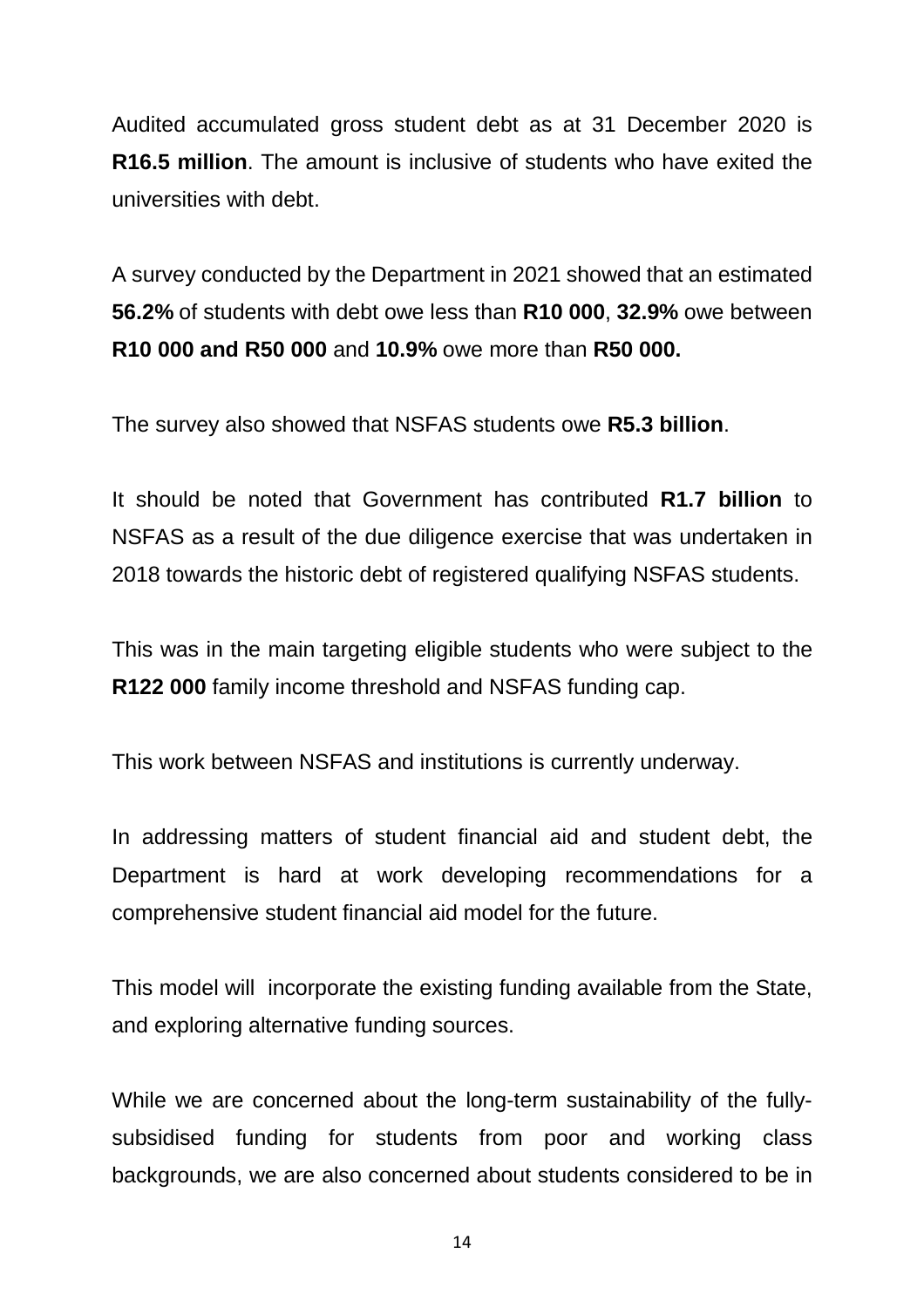the "missing middle" and the need for more postgraduate funding opportunities.

In 2021, I appointed a Ministerial Task Team to support the development of a new student financial aid policy and I am looking forward to receiving the report from the MTT in the first half of 2022.

I however must indicate that the Ministerial Task Team has already started engaging the banking community and progress has been made in this regard.

I must indicate that for the current term, we are in discussions with the Banking Association of South Africa on work that needs to be done to develop a possible loan scheme for students falling outside the NSFAS funding regime.

For missing middle students, there are also other funding opportunities available both at institution level and other sources.

We urge that those who are looking for financial support to contact their financial aid offices at their respective institutions.

We have also identified the support from the SETAs funding for directly fund the missing.

#### **NSFAS funding**

Students from poor and working-class backgrounds had from 2<sup>nd</sup> November 2021 to the 21<sup>st</sup> January 2022 to apply for NSFAS bursaries to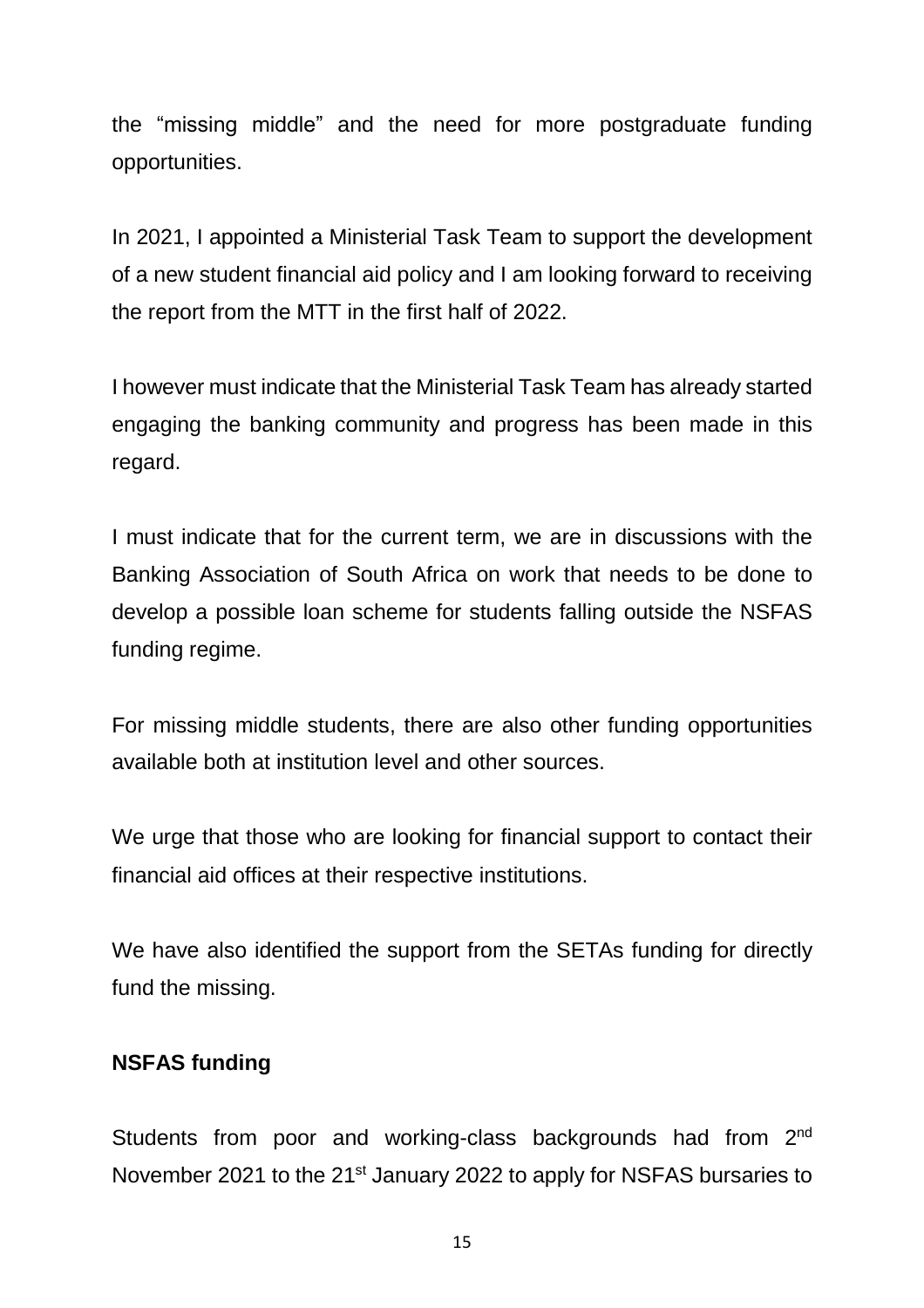further their studies at public Technical and Vocational Education and Training colleges (TVET) or Universities.

This allowed applicants who received their National Senior Certificate (NSC) results the opportunity to apply.

NSFAS initiated a system improvement process to improve the turnaround time and facilitate speedy provisional funding decisions for students using third party sources such as Home Affairs, Department of Basic Education (DBE), SASSA and SARS data.

With this initiative all first-time entering students that were successfully verified as SASSA beneficiaries received immediate confirmation of funding upon submitting a complete application to NSFAS.

NSFAS has received **906,429** applications during the 2022 Application period, of which **85%** have not studied at a public University before.

In comparison to the number of applications received over the last three years, we have observed a sharp increase I in the demand for NSFAS bursaries this year.

I am happy to report that we will be able to fund all qualifying students on the DHET bursary scheme who have been admitted for funded programmes at public TVET colleges and universities in 2022. Further details will be provided by NSFAS including the appeals process.

I will soon be releasing the revised NSFAS Funding Eligibility and Terms and Conditions for 2022, within the next few days.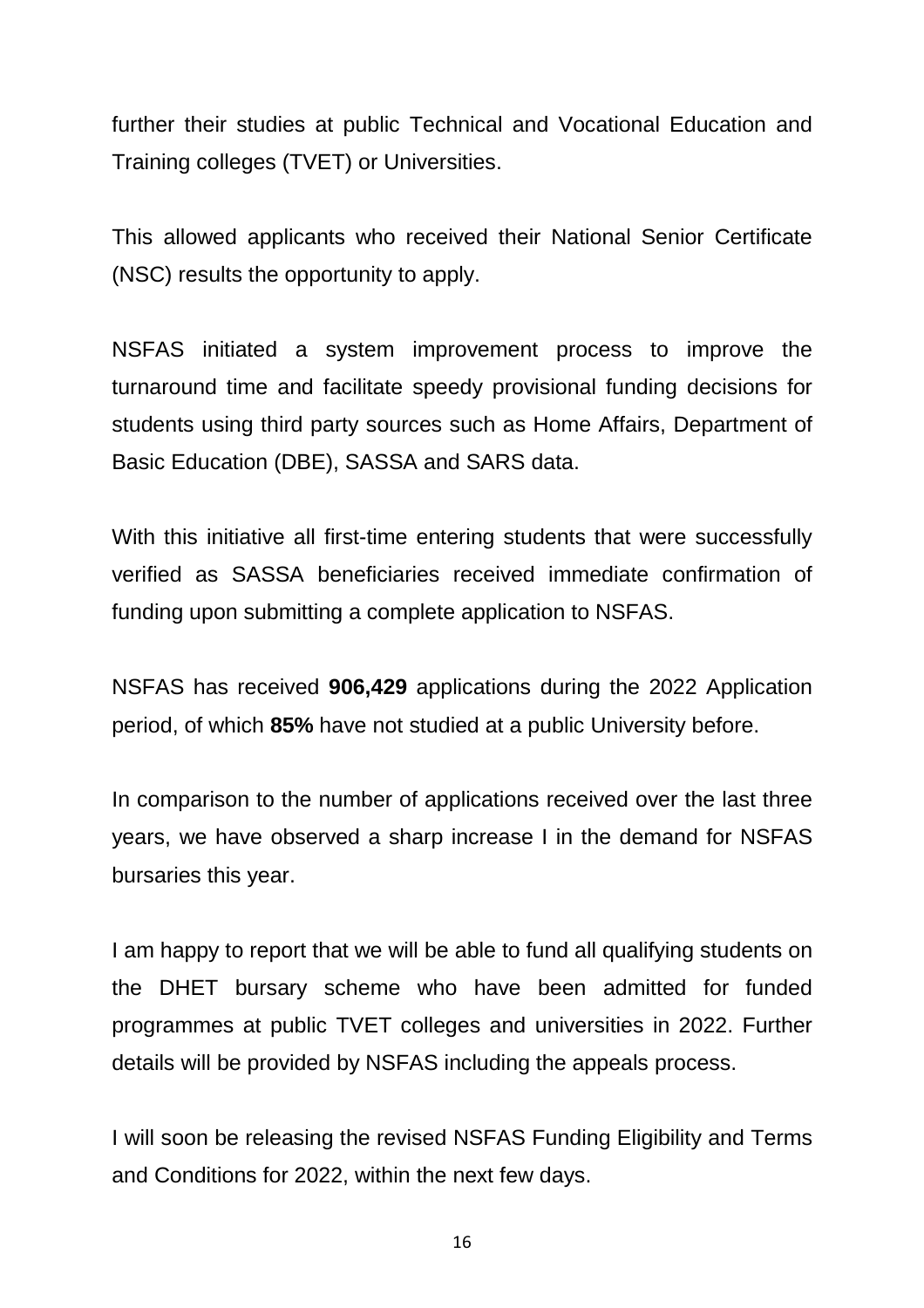Of major concern to me and NSFAS are students who continue to defraud the system by failing to disclose improvements in household income or the student has obtained a new funder or knowingly submits false information.

According to the analysis performed to a cohort of 2021 students, NSFAS has established that **38,744** continuing students in TVET Colleges and Universities continue to be funded even though they have realised substantial improvement in household income over the funded period.

Of these, **32,654** have a household income that exceeds **R400,000**.

Our analysis further shows that **7,081** of these students have a household income that exceeds **R1,000,000** and **632** students have a household income that exceeds **R2,000,000**.

These students will be de-funded. However, NSFAS must take lodge criminal charges of fraud in such instances, though the affected students may at the same time be afforded the opportunity to lodge an appeal.

NSFAS reserves the right to litigate and recover funds where instances of clear defrauding of the system have been identified.

NSFAS is in the last stages of implementing a new disbursement of allowances tool that will enable the organisation to accept registration data and process students allowances speedily and accurately.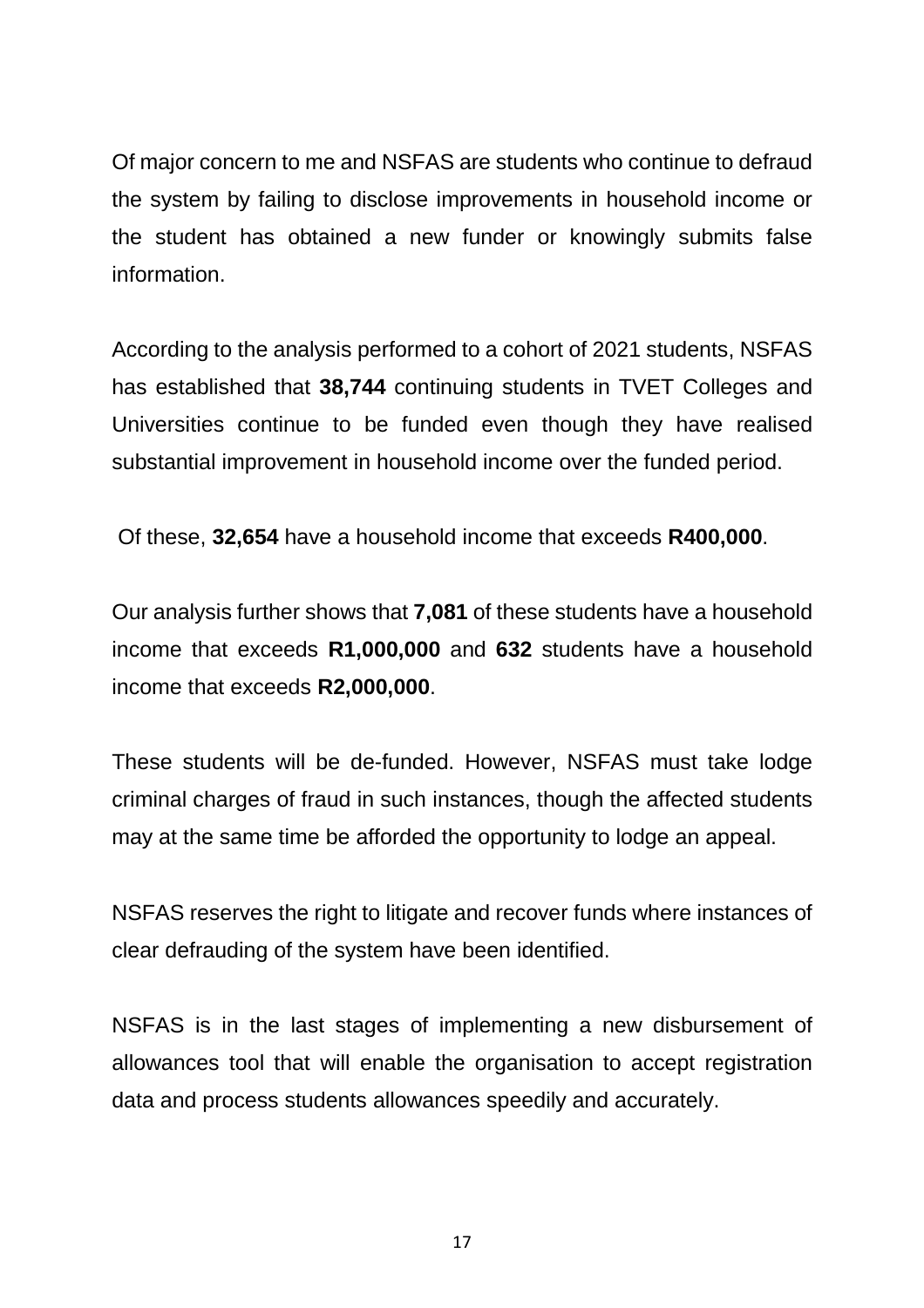The first payments for the 2022 academic year will be processed via this new system.

Other initiatives that the NSFAS Board has approved include:

- Direct Distribution of Allowances to students
- Central platform for the management of Student Accommodation

These are envisaged to be implemented (piloted) in the first half of 2022.

## **Historic debt**

NSFAS has undertaken a process called **Close Out Project** to deal with historic debt as well as the historic challenges of outstanding data reconciliation between NSFAS and our Institutions.

The Close Out Project emanated from the data challenges that were brought about by the 2017 NSFAS implementation of the student-centred model for our 26 universities and 50 TVET Colleges.

This Close Out Project, therefore, aims to complete all the work relating to funding of students and disbursement of allowances for the academic years 2017 to 2020.

While there has been active participation from some universities and TVET Colleges in this process, it is of concern that there are institutions which did not provide the required feedback to NSFAS in order to finalize the reconciliation exercise.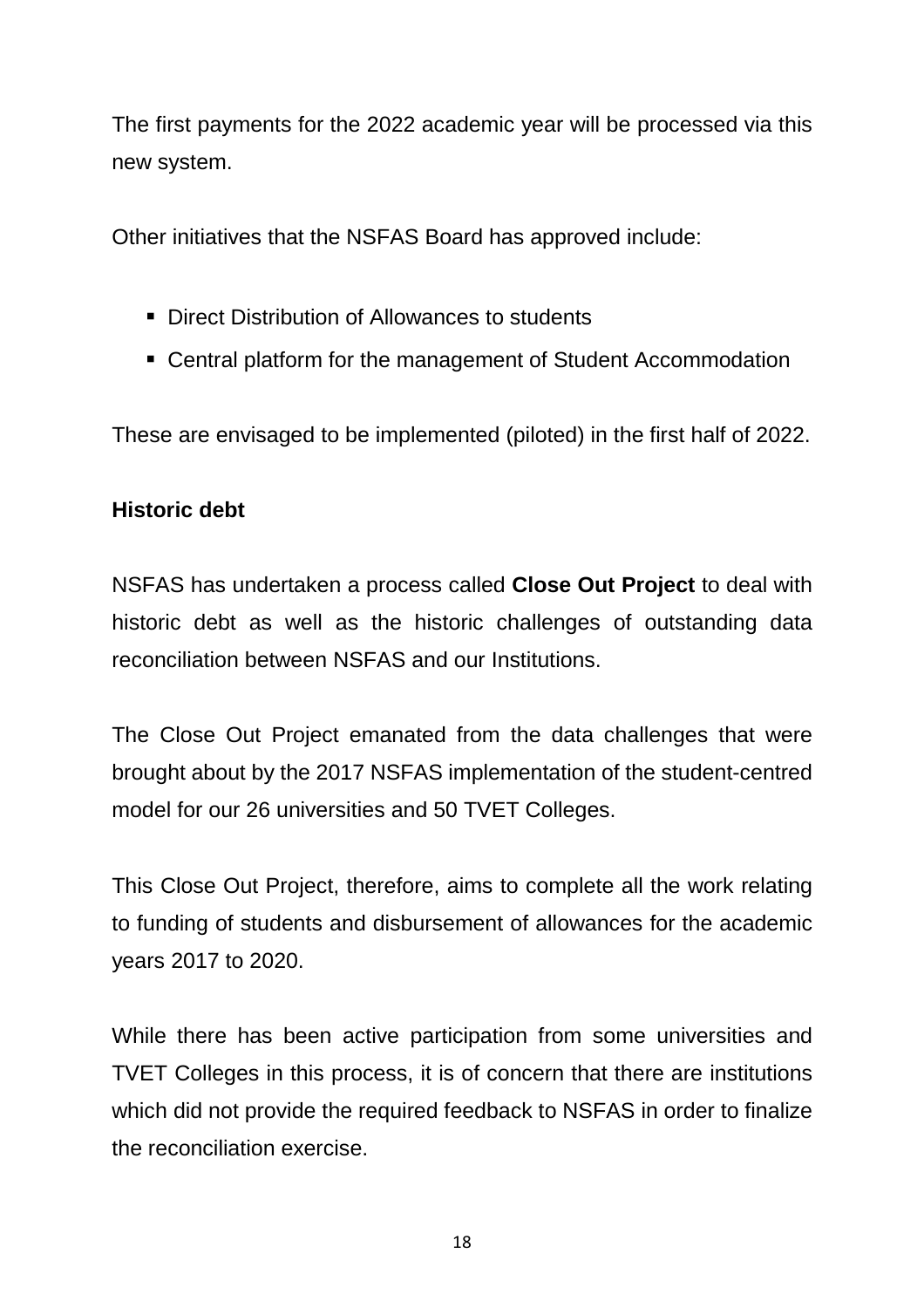To date NSFAS is ready to provide Close Out and Historic Debt status reports to universities that have submitted their files for the in-scope years.

I have noted that there are sixteen (16) universities that have fully submitted their files, with ten (10) have one or two years outstanding, fifteen (15) TVET colleges have not submitted their files while, 11 have partially submitted and 19 have fully submitted.

We once again urge all outstanding institutions to submit their full reconciliation files to NSFAS by no later than end of February 2021. Institutions that are not honouring this process will continue to prejudice students that can be resolved to resume their studies.

# **ON REGISTRATION OF PRIVATE HIGHER EDUCATION INSTITUTIONS AND PRIVATE COLLEGES**

The Department of Higher Education and Training has the statutory authority to regulate the private provisioning of college programmes and higher education programmes.

Whilst the legislation and administration are in place, the mushrooming of illegal colleges and illegal practices is still a concern for the Department. This is an area where the Department works with law enforcement agencies in the country.

The public is, therefore, requested to be vigilant and not fall for the bogus operators who are only interested in money and do not offer accredited programmes.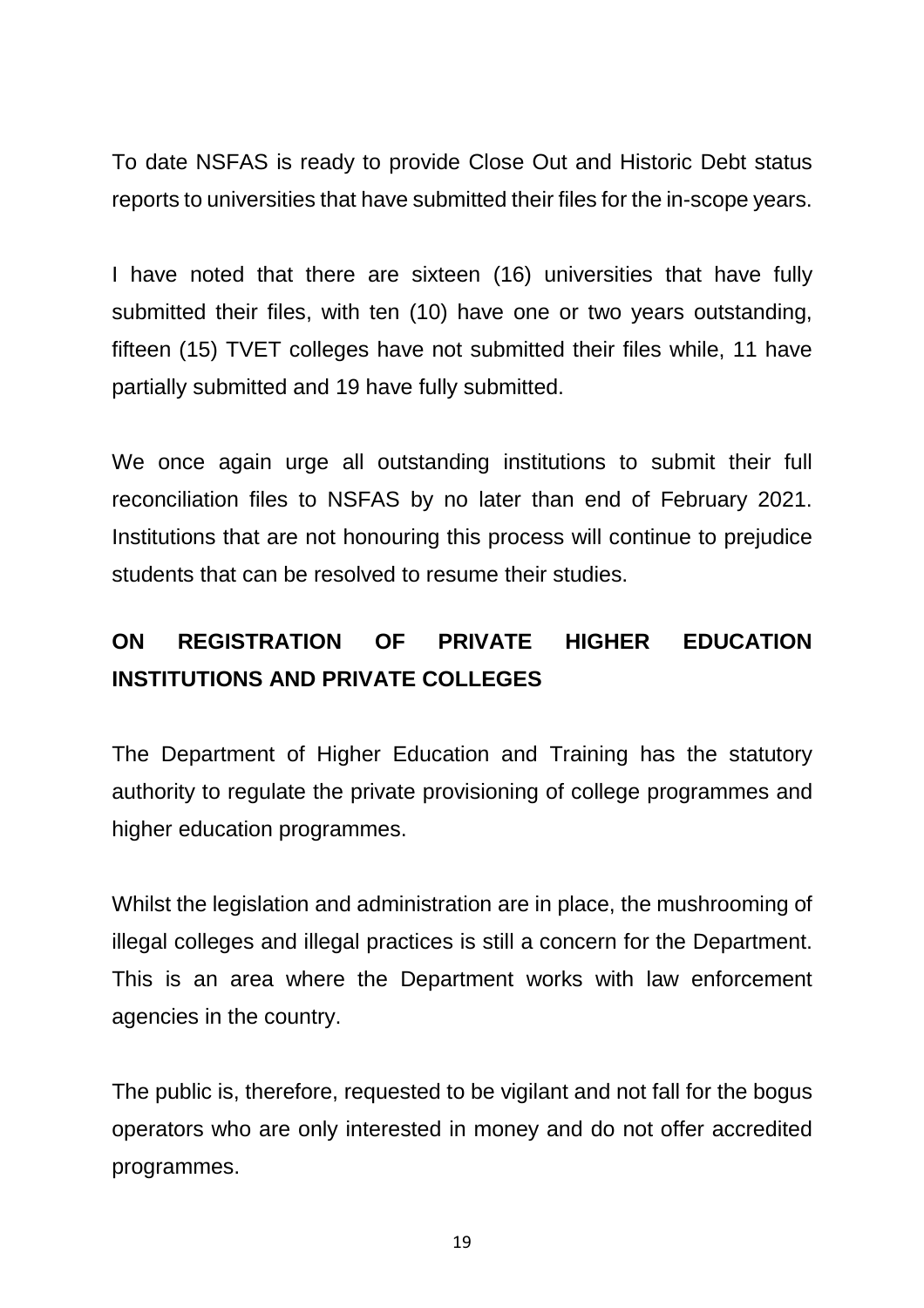Potential students may verify the registration of private colleges and private higher institutions by:

- a. Consulting the respective Registers on the website of the Department at [www.dhet.gov.za;](http://www.dhet.gov.za/)
- b. Contacting the Call Centre at 0800 87 2222; and
- c. SMS or send "Please Call Me": 072 204 5056.

The Department has also become aware that there are several private colleges and institutions that are purporting to offer qualifications without approval from the Department and/or the relevant Quality Councils (QCs).

Furthermore, the Department continues to receive complaints on the poor quality of programme offerings by some colleges and institutions.

It has also become evident that whilst some colleges are duly registered, some sneak in un-accredited and un-registered programmes and qualifications.

Therefore, even if an institution is registered, they have the legal obligation to ensure that the programmes and qualifications for which they seek to enrol are accredited and registered.

The same registers I have referred to above also contain information on each and every legitimate programme and qualification accredited and registered to the registered institutions.